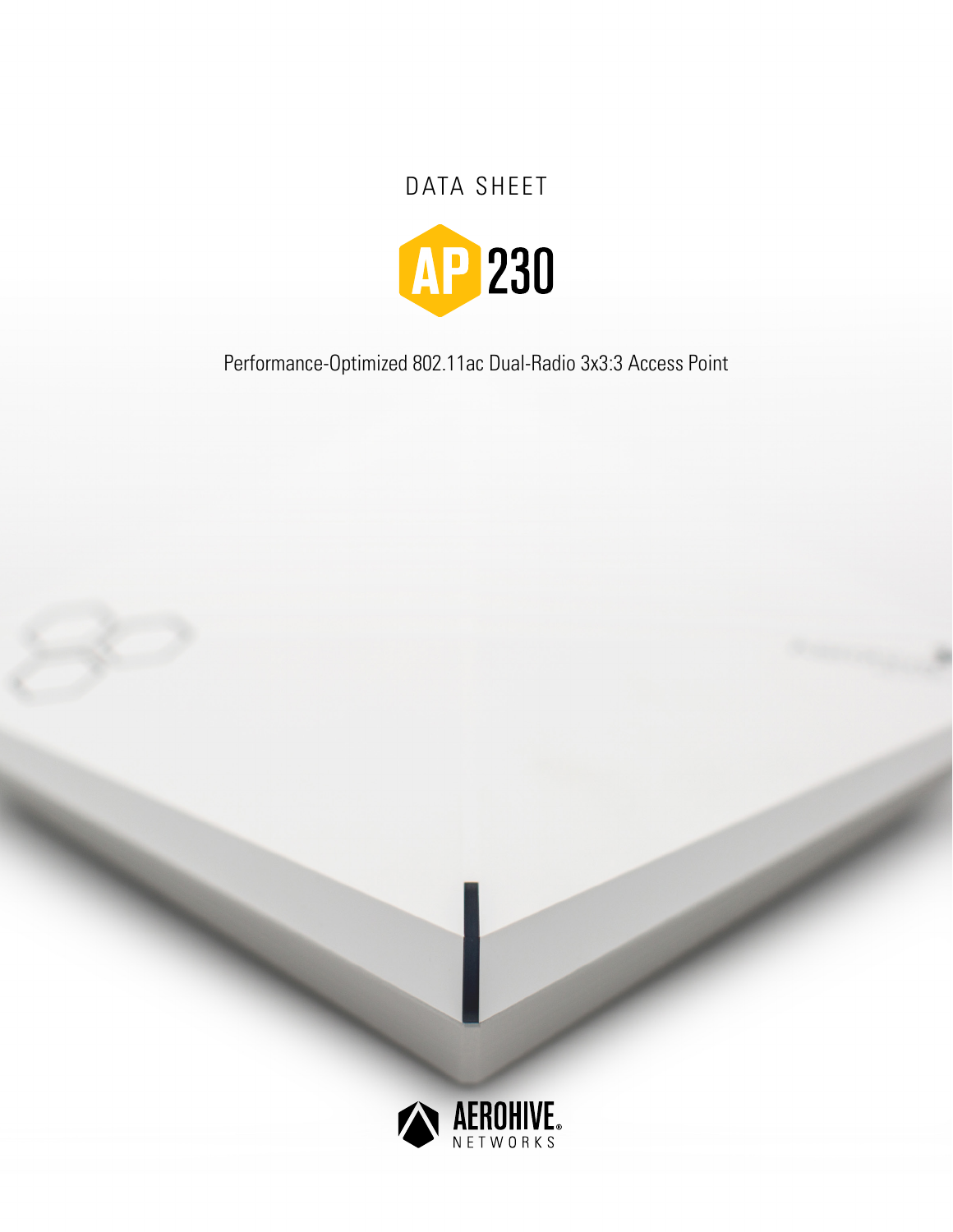

**AP230 sets a new price-to-performance standard for 802.11ac APs. By combining the 3x3, 3-stream 802.11ac Gigabit Wi-Fi technology and advanced security and mobility management together into an economical package it allows you to deploy 802.11ac into every part of the network infrastructure – from corporate HQ to remote branches and to every campus and classroom.** 

The aggregate speeds of up to 1.75Gbps, **AP230** provides high-performance, dual concurrent 2.4Ghz 802.11n/g/b radio and 5Ghz 802.11ac/n/a radio with beamforming and interoperates with the rest of the Aerohive Cooperative Control devices to provide a seamless enterprise-class experience for all connected users. With HiveOS at its core and the ability to provide full Wi-Fi functionality on legacy PoE infrastructure, the AP230 allows enterprises of all sizes to broadly deploy 802.11ac for their mobility future.

The AP230 benefits from an AI-driven Wi-Fi architecture capable of self-organizing, self-learning, self-healing and self-optimizing in the most challenging environments. Cooperative Control eliminates single points of failure and bottlenecks, delivering bulletproof stability and unbridled performance, perfectly complimenting the unrivalled capabilities of HiveOS - a stateful L2-L7 DPI firewall for context-based access security, advanced and customizable QoS for traffic optimization, intelligent meshing algorithms, Private Pre-Shared Key (PPSK) and much more.

All Aerohive APs can be centrally managed using Aerohive's out-of-band cloud network management system - *HiveManager*. HiveManager is an industry-leading and visionary approach to cloud-managed networking, built from the ground up to take full advantage of the SD-LAN and SD-WAN solution from Aerohive. Working in tandem with Aerohive's cutting-edge HiveOS, HiveManager leverages state-of-the-art cloud technology. Benefit from unified, full-stack management of Wi-Fi, switching and routing, centralized monitoring and configuration, real-time and historical reporting, simplified troubleshooting, integrated RF planner tools and much more.

HiveManager is available in two editions: *Connect* and *Select*. The Connect solution is bundled with Aerohive access points and switches and is free for the lifetime of the device. Connect is the perfect solution for those looking to provide robust, yet enterprise-grade connectivity, without having to invest in the full suite of management features. The optional upgrade to Select unlocks a slew of advanced features and capabilities that enhance network management, security and visibility.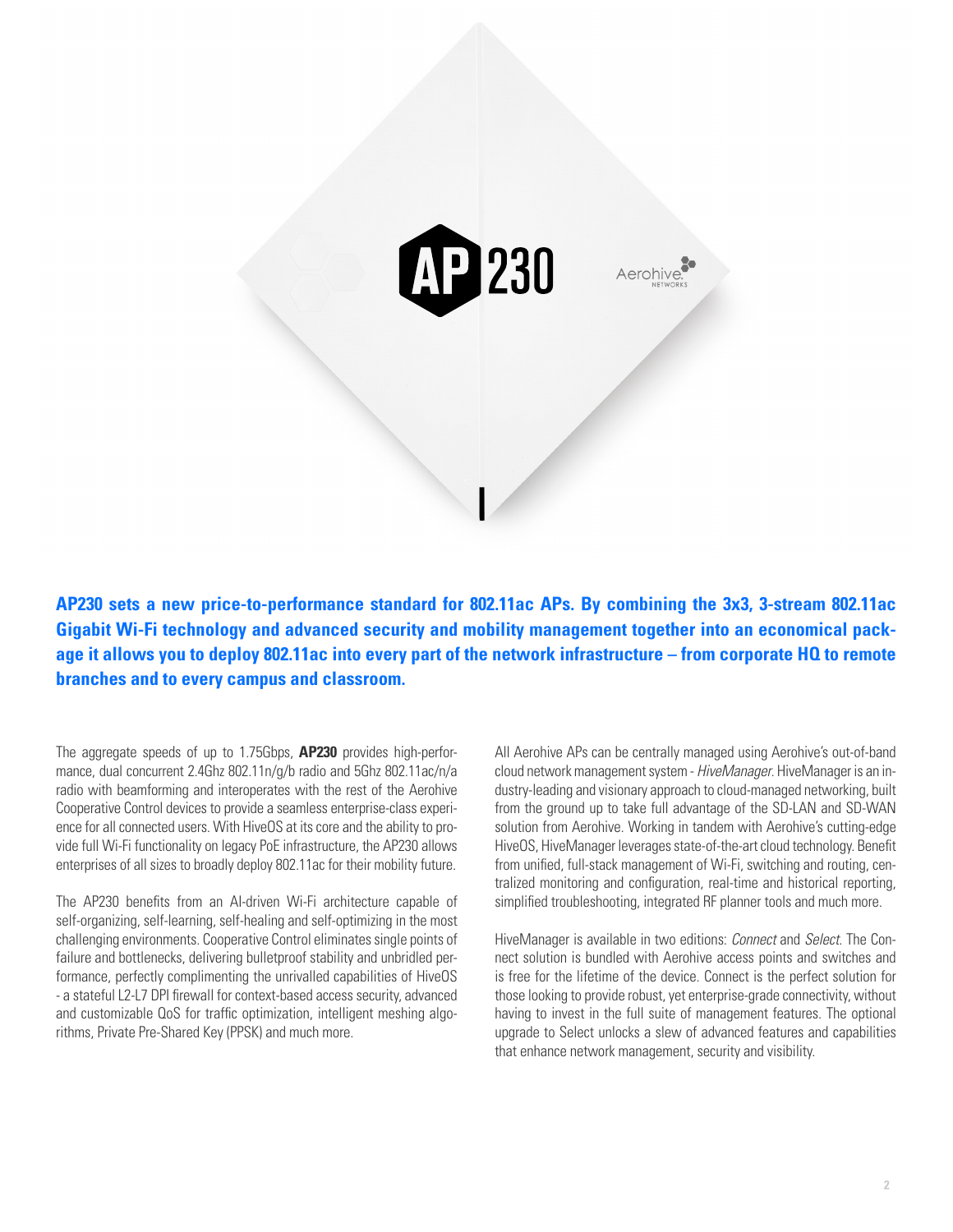#### **Radio Specifications**

#### **802.11a**

- 5.150–5.850 GHz Operating Frequency
- Orthogonal Frequency Division Multiplexing (OFDM) Modulation
- Rates (Mbps): 54, 48, 36, 24, 18, 12, 9, 6 w/ auto fallback

#### **802.11b**

- 2.4–2.5GHz Operating Frequency
- Direct-Sequence Spread-Spectrum (DSSS) Modulation
- Rates (Mbps): 11, 5.5, 2, 1 w/auto fallback

#### **802.11g**

- 2.4–2.5 GHz Operating Frequency
- Orthogonal Frequency Division Multiplexing (OFDM) Modulation
- 20 dBm (100 mW) Transmit Power
- Rates (Mbps): 54, 48, 36, 24, 18, 12, 9, 6 w/ auto fallback

### **802.11n**

- 2.4–2.5 GHz & 5.150–5.850 GHz Operating Frequency
- 802.11n Modulation
- Rates (Mbps): MCS0–MCS23 (6.5Mbps 450Mbps)
- 3x3:3 Stream Multiple-In, Multiple-Out (MIMO) Radio
- HT20 High-Throughput (HT) Support (for both 2.4 GHz and 5 GHz)
- A-MPDU and A-MSDU Frame Aggregation

#### **802.11ac**

- 5.150–5.850 GHz Operating Frequency
- 802.11ac Modulation (256-QAM)
- Rates (Mbps): MCS0–MCS9 (6.5Mbps 1300Mbps), NSS = 1-3.
- 3x3:3 Stream Multiple-In, Multiple-Out (MIMO) Radio
- VHT20/VHT40/VHT80 support

#### **Interfaces**

- Two Autosensing 10/100/1000 BASE-T Ethernet ports. PoE/PoE+ capability on one of the ports
- RJ-45 console port
- Standard USB port

#### **Power Specificatons**

- AC/DC power adapter: Input: 100–240 VAC, Output: 12v/2.0A
- PoE nominal input voltages: 48V, 0.35A, (802.3af) – 48V, 0.625A (802.3at)
- RJ-45 power input pins: Wires 4,5,7,8 or 1,2,3,6
- Power Draw : Typical 11.41W, Max 16.7W

#### **Power Options**

- 802.3af (minimum required) and/or 802.3at Power over Ethernet PoE Injector
- 12v DC external power adapter *(sold as an accessory)*
- Aerohive switch products

#### **Physical**

- WxDxH: 7.25" x 7.25" x 1.87"(18.4 cm x 18.4 cm x 1.87cm) [plus .25", mounting hardware  $- 2.12$ " (5.4 cm) H total ]
- Weight: 1.6 lb ( 0.73 kg)

#### **Antennas**

- 3x Integrated single band, 2.4-2.5 GHz omnidirectional antennas
- 3x Integrated single band, 5.1-5.8 GHz omnidirectional antennas

#### **Mounting**

- Desktop
- Ceiling Tile Recessed 15/16", 3/8", 9/16" *(sold as an accessory)*
- Ceiling Tile flush 3/8", 9/16" *(sold as an accessory)*
- Suspend Mount *(sold as an accessory)*
- Plenum Mount *(sold as an accessory)*
- Silhouette and Interlude *(sold as an accessory)*
- TPM chip for added security

#### **Environmental**

- Operating: 0 to 40 °C, Storage: -40 to 70 °C
- Humidity: 95%

#### **Environmental Compliance**

• UL2043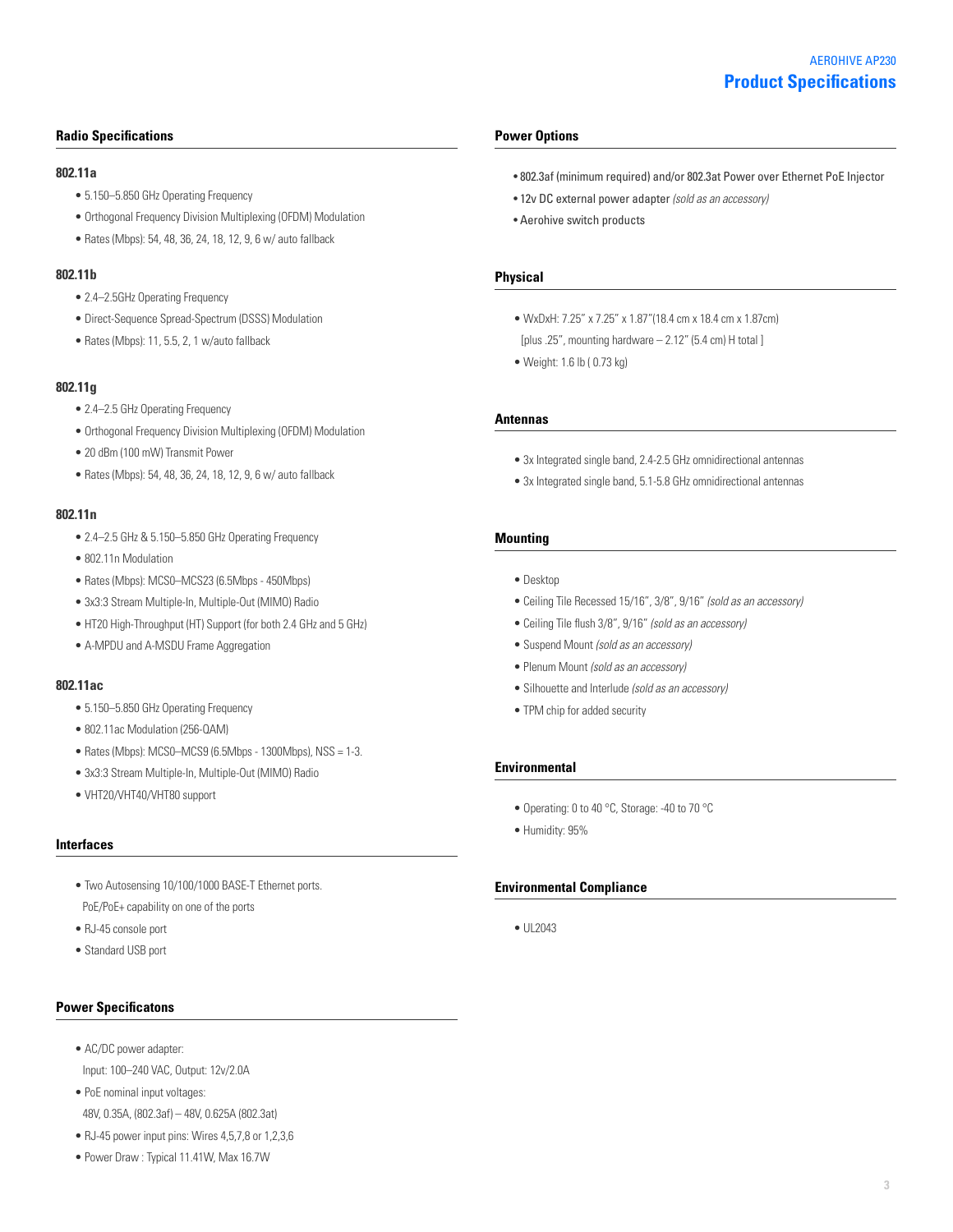# **Power - 2.4 GHz Power - 2.4 GHz Receive Sensitivity - 2.4 GHz**

| <b>CHANNEL</b>  | <b>DATA RATE</b> | <b>POWER (dBm)</b> |
|-----------------|------------------|--------------------|
| 11 <sub>b</sub> | 1,2,5.5,11       | 21                 |
| 11g             | 6-24 Mbps        | 20                 |
|                 | 36 Mbps          | 18                 |
|                 | 48 Mbps          | 17                 |
|                 | 54 Mbps          | 16                 |
| 11n HT20        | MCS0, 8, 16      | 20                 |
|                 | MCS5,13,21       | 18                 |
|                 | MCS6, 14, 22     | 17                 |
|                 | MCS7, 15, 23     | 16                 |

| <b>CHANNEL</b>  | <b>DATA RATE</b> | <b>SENSITIVITY</b> |
|-----------------|------------------|--------------------|
| 11 <sub>b</sub> | 1 Mbps           | $-98$              |
|                 | 11 Mbps          | $-91$              |
| 11g             | 6 Mbps           | $-87$              |
|                 | 36 Mbps          | $-84$              |
|                 | 48 Mbps          | $-80$              |
|                 | 54 Mbps          | $-78$              |
| 11n HT20        | MCS0, 8, 16      | -89                |
|                 | MCS5,13,21       | $-77$              |
|                 | MCS6, 14, 22     | $-74$              |
|                 | MCS7, 15, 23     | $-74$              |

| <b>CHANNEL</b>  | <b>DATA RATE</b>       | POWER (dBm) |
|-----------------|------------------------|-------------|
| 11a             | 6-24 Mbps              | 20          |
|                 | 36 Mbps                | 18          |
|                 | 48 Mbps                | 16          |
|                 | 54 Mbps                | 15          |
| <b>11n HT20</b> | MCS0, 8, 16            | 20          |
|                 | MCS5,13,21             | 18          |
|                 | MCS6, 14, 22           | 17          |
|                 | MCS7, 15, 23           | 16          |
| <b>11n HT40</b> | MCS0, 8, 16            | 19          |
|                 | MCS5,13,21             | 18          |
|                 | MCS6, 14, 22           | 16          |
|                 | MCS7, 15, 23           | 15          |
| 11ac VHT        | 2560AM @ 3/4 Code Rate | 13          |
|                 | 2560AM @ 5/6 Code Rate | 12          |

# **Power - 5 GHz Receive Sensitivity - 5 GHz**

| <b>CHANNEL</b>   | <b>DATA RATE</b>       | <b>SENSITIVITY</b> |
|------------------|------------------------|--------------------|
| 11a              | 6-24 Mbps              | $-90$              |
|                  | 36 Mbps                | $-82$              |
|                  | 48 Mbps                | $-78$              |
|                  | 54 Mbps                | $-77$              |
| <b>11n HT20</b>  | MCS0, 8, 16            | $-87$              |
|                  | MCS5,13,21             | $-77$              |
|                  | MCS6, 14, 22           | $-75$              |
|                  | MCS7, 15, 23           | $-73$              |
| 11n HT40         | MCS0, 8, 16            | $-93$              |
|                  | MCS5,13,21             | $-79$              |
|                  | MCS6, 14, 22           | 75                 |
|                  | MCS7, 15, 23           | $-71$              |
| <b>11ac HT20</b> | 2560AM @ 3/4 Code Rate | $-70$              |
| <b>11ac HT40</b> | 2560AM @ 3/4 Code Rate | $-67$              |
|                  | 2560AM @ 5/6 Code Rate | $-65$              |
| <b>11ac HT80</b> | 2560AM @ 3/4 Code Rate | $-64$              |
|                  | 2560AM @ 5/6 Code Rate | $-62$              |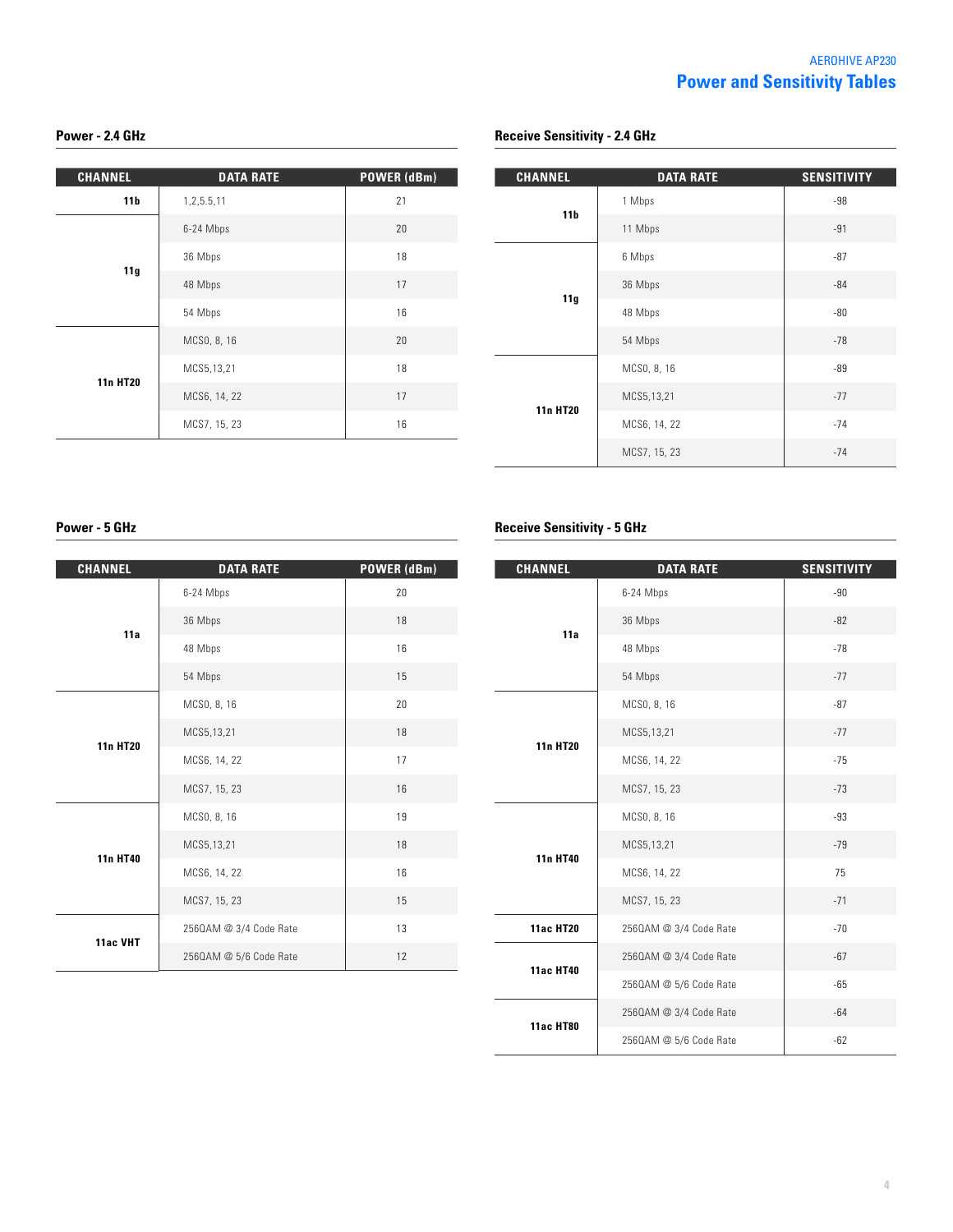# **Radiation Patterns – Azimuth & Elevation** AEROHIVE AP230





**Azimuth - 5 GHz**



**Elevation - 5 GHz**

**Elevation - 2.4 GHz**